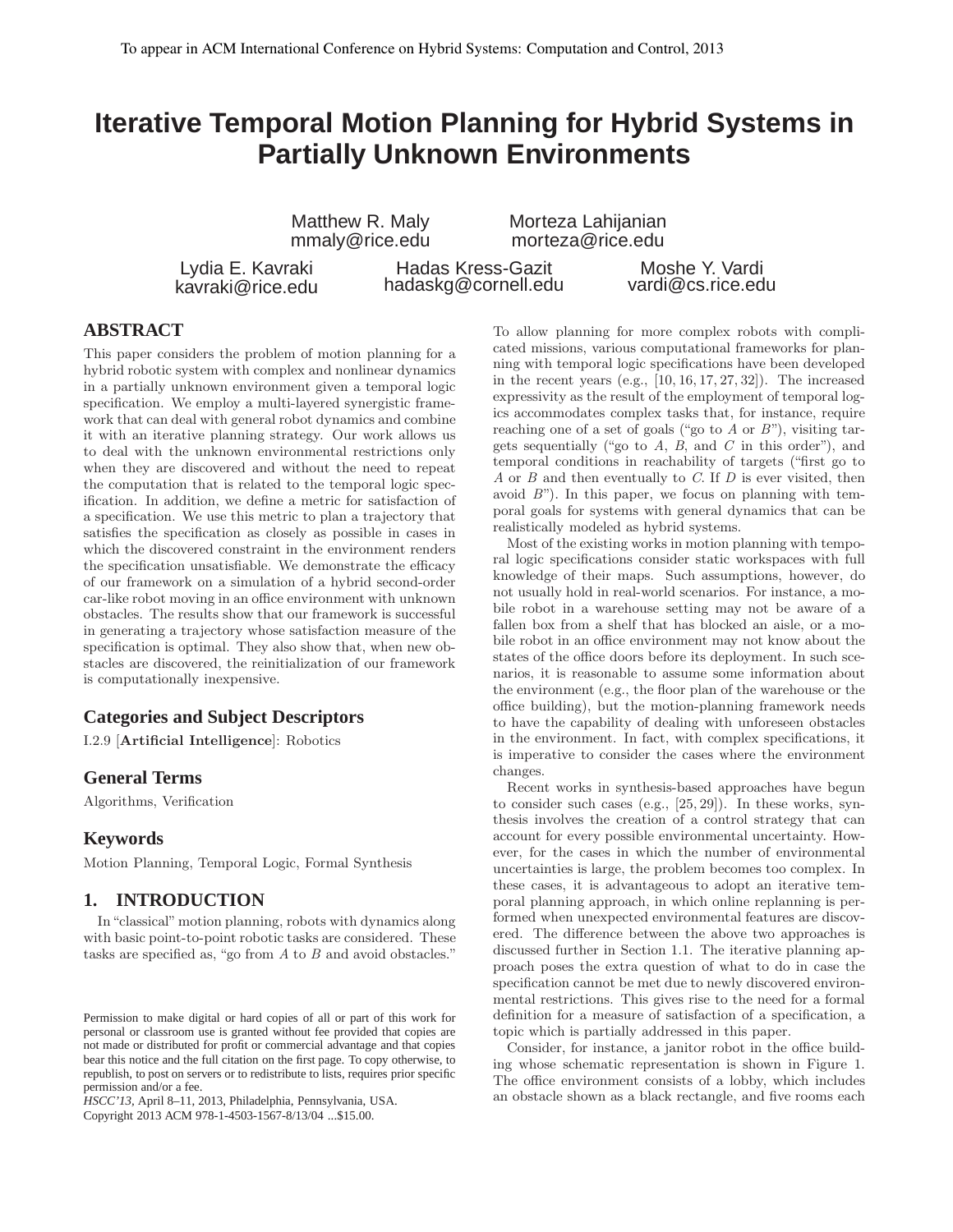

Figure 1: A schematic representation of an office building consisting of a lobby and five rooms. The lobby includes a black rectangular obstacle (center of figure), and each room has a door. The doors of three rooms are open and two are closed. The robot is shown as a blue rectangle in the lobby. The properties of interest in this environment are represented by the red, orange, purple, yellow, and green rectangles.

with a door. As the robot moves in the environment, its dynamics are subject to a set of restrictions associated with the features in the rooms (e.g., floor material and existence of sensitive objects). The properties of interest in this office environment are shown as orange, purple, red, green, and yellow rectangles. They represent office objects such as plants, a desk, a coffee maker, a blackboard, and a supply cabinet in the rooms. An example of a motion specification is as follows.

"Visit the red region (to water the plants), go to the green region (to turn off the coffee maker), go to the yellow region (to clean the blackboard), and go to the purple region (to pick up the duster from supply cabinet) before visiting the orange region (to dust the desk). Do these tasks in any order and always avoid obstacles."

In this example, the robot initially has no knowledge of the obstacle in the lobby and the state of the office doors. It discovers them as it moves in the environment. Note that (for the instance captured in this figure) the robot will not be able to visit the red and green regions since the doors of their rooms are closed. Thus, there are parts of the above specification that cannot be satisfied. Nevertheless, for such tasks, we should allow the robot to continue with the mission even if it fails to satisfy parts of the specification due to unknown environmental constraints.

In this paper, we consider such realistic scenarios of planning in a partially unknown workspace for robots with complex and nonlinear dynamics. We focus on hybrid systems as they reveal the generality of our approach and lead to interesting application scenarios. Furthermore, we study the meaning of partial satisfaction of a temporal logic specification and how to measure it. Thus, the following problem emerges as a key challenge:

"Given a mission expressed as a temporal logic specification for a mobile robot in a partially unknown workspace, find a plan for the robot to satisfy the mission's goals as closely as possible."

The main contribution of this work is a framework for iterative temporal motion planning. This framework allows for motion planning to be performed in a partially unknown environment. It enables a robot with nonlinear hybrid dynamics to modify its plan online, when it discovers obstacles that were not initially known, to satisfy a temporal logic specification without having to return to its original point and replan from scratch. The method is designed to avoid the recomputation of the automaton that is associated with the satisfaction of the temporal specification.

Another contribution of this paper is a scheme to measure closeness of satisfaction of a temporal logic specification and a method to maximize that measure. Thus, the framework can handle and provide guarantees of maximum satisfaction of the specification for the cases in which the discovered obstacles block regions of interest and render the temporal specification unsatisfiable. Then, instead of aborting the mission, the robot modifies its plan such that the measure of closeness of satisfaction of the specification is maximized. For a typical robotic task specification, optimizing this measure corresponds to satisfying as many requirements in the specification as the environment allows.

We tested this framework on a second-order car-like robot with hybrid dynamics in an office environment where regions of interest are known a priori. The robot was given a temporal specification requiring it to visit the regions of interest, without initial knowledge of obstacles that make some of the regions unreachable. In our simulation experiments, we varied the number of regions the robot should visit as well as the accuracy of the robot's initial map of the workspace. In all cases, our framework successfully found a trajectory for the robot to satisfy the specification as closely as possible.

The remainder of the paper is organized as follows. Section 1.1 contains related work. Section 2 describes our hybrid robot model and the type of temporal logic that we use. Section 3 details the problem we consider and gives a highlevel overview of our approach to solving it. We present our iterative temporal motion-planning framework in Section 4. In Section 5, we introduce our simulation experiment and demonstrate results. The paper concludes with final remarks and a discussion of future work in Section 6.

## **1.1 Related Work**

Much work has been done toward the problem of planning for robotic systems to satisfy high-level temporal logic specifications. For general robot models with nonlinear dynamics, static workspaces, and temporal goals, motion planning approaches have been proposed to solve the problem using deterministic  $\mu$ -calculus specifications [14] and co-safe LTL specifications  $[3-5, 27]$ .

Synthesis-based approaches to such problems require strong assumptions on the robot's dynamics and a construction of a finite discrete model for the motion of the robot in its workspace with a simulation relation to the continuous model. A provably correct hybrid controller can then be generated as a state machine that encodes the robot actions necessary to satisfy the task [18]. The synthesis of this hybrid controller requires time and space polynomial in the size of the reachable state space of the system; this is often called the state explosion problem [19]. One way to address this problem is to use a coarser abstraction, which requires a stronger assumption on controllers. Other suggestions include receding horizon techniques [32]. Work has also been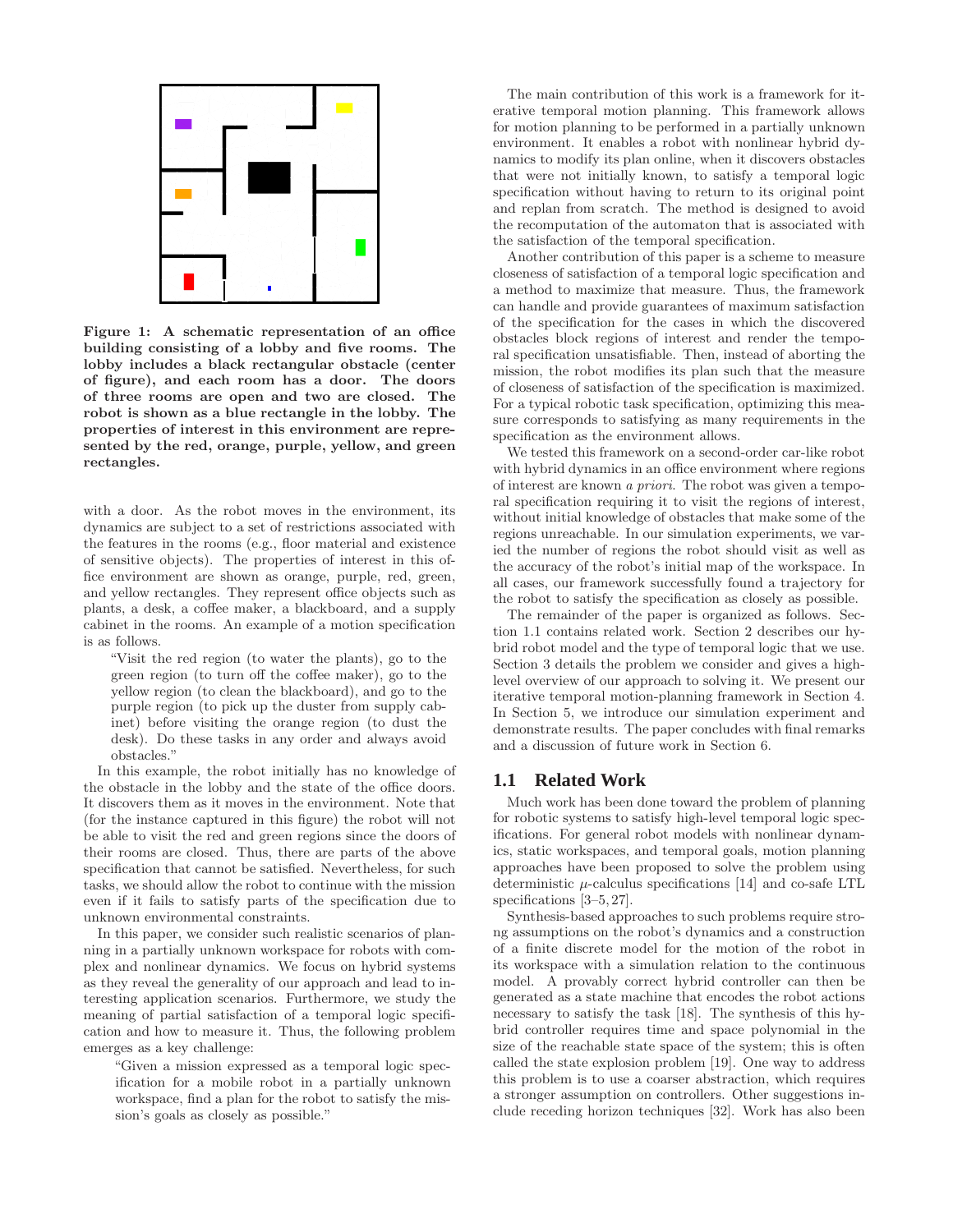done to address the issue of controller uncertainty, modeling the robot as a Markov decision process [9, 22, 23].

The issue of synthesis from high-level specifications in an unknown or dynamic environment has been studied both for abstract systems (e.g., [6]) and specifically for robotics  $(e.g., [7, 15, 25, 29])$ . If the geometry of the environment changes, whether due to an unknown region becoming reachable [29] or a known region becoming unreachable [25], then the hybrid controller must be updated to incorporate the change. As global resynthesis of the hybrid controller is expensive, there exist approaches to locally patch the controller to incorporate the changes in less time; still, initial work in this area has shown that patching the hybrid controller can still require significant time to complete [25]. In addition, the work in [12] addresses the issue of motion planning for a mobile robot to move from a start region to a goal region, where secondary regions of interest can potentially be discovered along the way. When a secondary target is discovered, the robot replans a new trajectory to visit the target along its way to the goal region.

Our work is most closely related to [3–5, 27] in that we are taking a motion-planning approach instead of using synthesis. Synthesis is a process that generates a strategy to ensure system correctness in all possible scenarios. Such approaches require knowledge of all possible environmental uncertainties. However, in real-world applications, it may not be feasible to obtain enough information of the environment for synthesis. Also, when there are too many unknowns, synthesizing a plan can be unsuccessful. In such cases, iterative planning methods are more natural and viable to employ since they do not require a full knowledge of the environmental restrictions. Therefore, in this paper, we propose an online iterative planning approach to deal with partially unknown environments. Rather than accounting for everything that can go wrong, we plan based on what we know and deal with new restrictions only when they are discovered. In other words, we plan a trajectory given the currently known state of the environment. During execution of the trajectory, if an unforeseen problem is encountered, we replan a new trajectory from the current state on-thefly. This framework is inspired by replanning scenarios in robotics  $[1, 2]$ .

A key advantage of our approach lies in the high-level structure through which we guide a low-level continuous motion planner. This high-level structure is a product of the abstraction of the hybrid system and an automaton that derives from the temporal logic specification. The abstraction is achieved quickly by a geometric partition of the robot's workspace. However, the automaton from the specification can be very expensive to compute. By keeping the automaton and the abstraction separate, we prevent changes to the environment from requiring us to recompute the automaton. Changes to the environment simply require modifications to the decomposition of the workspace and, hence, to the abstraction, which is an inexpensive operation to perform. This is in contrast to other works that use synthesis approaches to plan for robots to satisfy temporal logic specifications. In these works, typically the task specification and assumptions on the environment must be encoded into a single hybrid controller that can be expensive to change [18, 25]. Another advantage of our framework is the use of motion planning, which supports systems with any type of high-dimensional hybrid (possibly nonlinear) dynamics. Synthesis-based approaches deal with a restricted class of robot systems that typically involve linear dynamics. When the dynamics of the system are sufficiently complex, it is difficult (if not impossible) to synthesize provably correct controllers [5].

The issue of what to do when a specification is determined to be unsatisfiable has been explored before. In [28], an algorithm was defined to report a reason as to why a  $GR(1)$ LTL specification is unrealizable. The work in [15] presents a method of changing an unsatisfiable nondeterministic Büchi automaton into the "closest" satisfiable one, where all actions of the robot are represented using a finite state machine. Our approach to unsatisfiable specifications differ in that we do not change the automaton; instead, we provide a simple metric to define partial satisfaction that is meaningful for an interesting set of scenarios.

# **2. PRELIMINARIES**

# **2.1 Robot Hybrid Model**

In this paper, we consider a general mobile robot whose dynamics are subject to restrictions in the regions of a partially unknown environment. We describe its motion in such an environment by the hybrid system  $H = (S, s_0, \text{INV}, \text{SENSE}, E,$ GUARD, JUMP,  $U$ , FLOW,  $\Pi, L$ ), where

- $S = Q \times X$  is the hybrid state space that is a product of a set of discrete modes,  $Q = \{q_1, q_2, \ldots, q_m\}$  for some finite  $m \in \mathbb{N}$ , by a set of continuous state spaces  $X = \{X_q \subseteq \mathbb{R}^{n_q} : q \in Q\};$
- $s_0 \in S$  is the initial state;
- INV =  $\{INV_q : q \in Q\}$ , is the set of invariants, where  $inv_q : X_q \to {\top, \bot};$
- SENSE :  $X_q \rightarrow \{\top, \bot\}$ , is the sensing function that returns true if an unknown obstacle is detected;
- $E \subseteq Q \times Q$  describes discrete transitions between modes in  $Q$ ;
- GUARD =  $\{\text{GUARD}_{q_i,q_j} : (q_i,q_j) \in E\}$ , where GUARD $_{q_i,q_j}$ :  $X_{q_i} \times {\{\top, \bot\}} \to {\{\top, \bot\}}$  is a guard function that enables transitions between different modes given the continuous state of the robot and the unknown-obstacle detector readings (i.e., output of sense);
- JUMP =  $\{\text{JUMP}_{q_i,q_j} : (q_i, q_j) \in E\}$ , where JUMP $_{q_i,q_j}$ :  $X_{q_i} \to X_{q_j}$  is the jump function. In this paper, we assume that each  $JUMP_{q_i,q_j}$  is the identity function;
- $U = \{U_q \subset \mathbb{R}^{m_q} : q \in Q\}$  is the set of input spaces;
- FLOW = {FLOW<sub>q</sub> :  $q \in Q$ }, where FLOW<sub>q</sub> :  $X_q \times U_q \times$  $\mathbb{R}^{\geq 0} \to X_q$  is the flow function that describes the continuous dynamics of the system through a set of differential equations;
- Π is a set of atomic propositions;
- $L : S \to 2^{\Pi}$  is a labeling function assigning to each hybrid state possibly several elements of Π.

A pair  $s = (q, x) \in S$  denotes a hybrid state of the system.  $FLOW_a(x, u, t)$  gives the continuous state of the system when the input u is applied for t time units starting from state  $x$ .

## **2.2 Syntactically Co-safe LTL**

We use syntactically co-safe LTL to write the specifications of robotic tasks. Its syntax and semantics are defined below.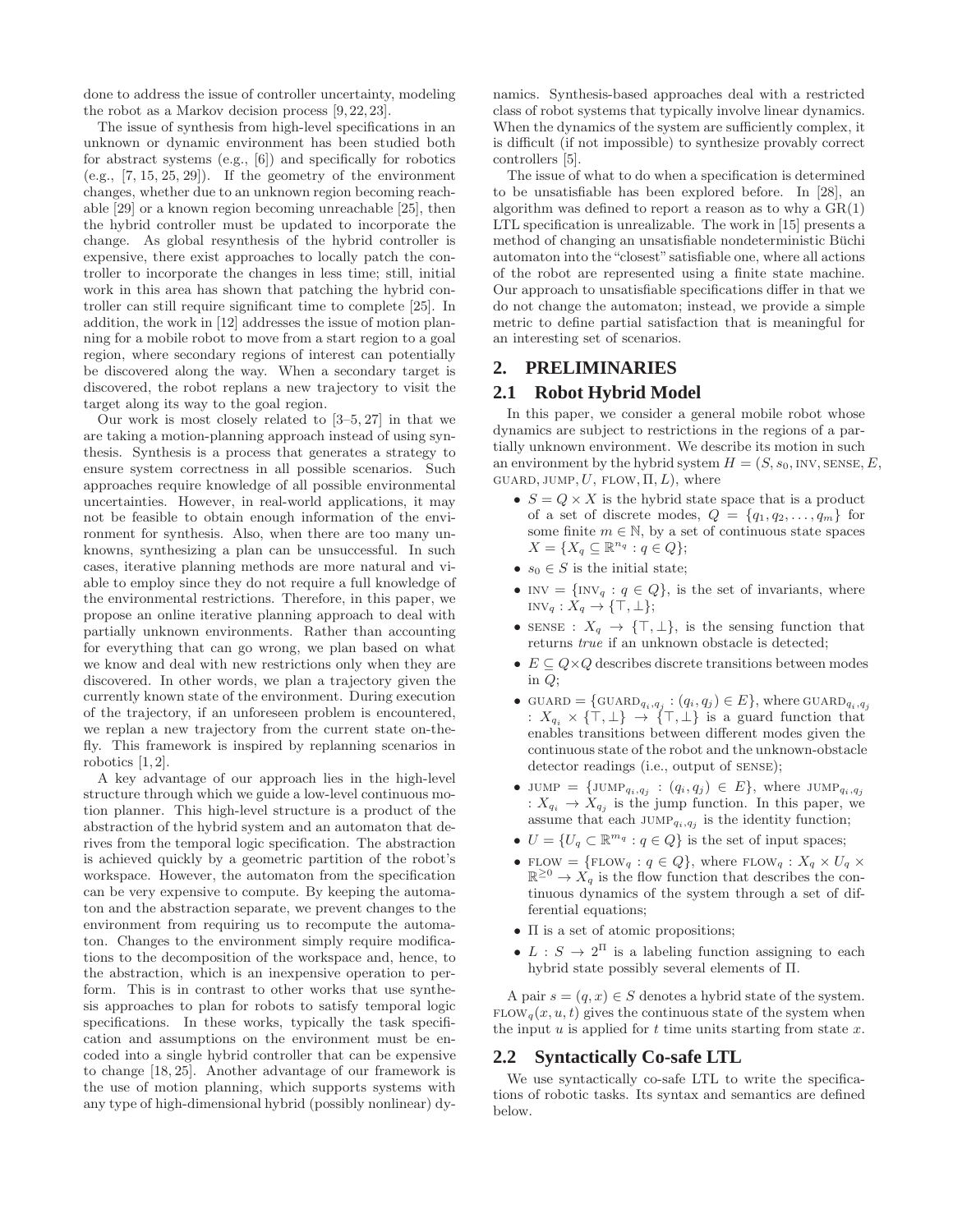DEFINITION 1 (SYNTAX). Let  $\Pi = {\pi_1, \pi_2, \ldots, \pi_N}$  be a set of Boolean atomic propositions. A syntactically co-safe LTL formula over  $\Pi$  is inductively defined as following:

$$
\phi := \pi \left| \left. \neg \pi \right| \phi \vee \phi \left| \phi \wedge \phi \right| \mathcal{X} \phi \left| \phi \mathcal{U} \phi \right| \mathcal{F} \phi
$$

where  $\pi \in \Pi$ ,  $\neg$  (negation),  $\vee$  (disjunction), and  $\wedge$  (conjunction) are Boolean operators, and  $\mathcal X$  ("next"),  $\mathcal U$  ("until"), and  $F$  ("eventually") are temporal operators.

DEFINITION 2 (SEMANTICS). The semantics of syntactically co-safe LTL formulas are defined over infinite traces over  $2^{\Pi}$ . Let  $\sigma = {\{\tau_i\}}_{i=0}^{\infty}$  with  $\tau_i \in 2^{\Pi}$  be an infinite trace and  $\sigma^i = \tau_i, \tau_{i+1}, \ldots$  and  $\sigma_i = \tau_0, \tau_1, \ldots, \tau_{i-1}$ .  $\sigma_i$  is a prefix of the trace  $\sigma$ .  $\sigma \models \phi$  indicates that  $\sigma$  satisfies formula  $\phi$ and is recursively defined as following:

- $\sigma \models \pi \text{ if } \pi \in \tau_0;$
- $\sigma \models \neg \pi \text{ if } \pi \notin \tau_0;$
- $\sigma \models \phi_1 \vee \phi_2$  if  $\sigma \models \phi_1$  or  $\sigma \models \phi_2$ ;
- $\sigma \models \phi_1 \land \phi_2$  if  $\sigma \models \phi_1$  and  $\sigma \models \phi_2$ ;
- $\sigma \models \mathcal{X} \phi \text{ if } \sigma^1 \models \phi;$
- $\sigma \models \phi_1 \mathcal{U} \phi_2$  if  $\exists k \geq 0$ , s.t.  $\sigma^k \models \phi_2$ , and  $\forall i \in [0, k)$ ,  $\sigma^i \models \phi_1;$
- $\sigma \models \mathcal{F}\phi \text{ if } \exists k \geq 0, \text{ s.t. } \sigma^k \models \phi.$

An important property of syntactically co-safe LTL formulas is that, even though they have infinite-time semantics, finite traces are sufficient to satisfy them. Hence, syntactically co-safe LTL is an appropriate specification language to describe robotic tasks which are required to be realized in finite horizon.

From a syntactically co-safe LTL formula  $\phi$ , a deterministic finite automaton (DFA) can be constructed that accepts precisely all of the formula's satisfying finite traces [21]. Such a DFA is given by a tuple  $\mathcal{A}_{\phi} = (Z, \Sigma, \delta, z_0, F)$ , where

- $Z$  is a finite set of states;
- $\Sigma = 2^{\Pi}$  is the input alphabet, where each input symbol is a truth assignment to the propositions in  $\Pi$ ;
- $\delta: Z \times \Sigma \rightarrow Z$  is the transition function;
- $z_0 \in Z$  is the initial state;
- $F \subseteq Z$  is the set of accepting states.

A finite run of  $\mathcal{A}_{\phi}$  is a sequence of states  $\omega = \omega_0 \omega_1 \dots \omega_n$ , where  $\omega_0 = z_0$  and  $\omega_i \in Z$  for  $i = 1, \ldots, n$ .  $\omega$  is called an accepting run if  $\omega_n \in F$ . An input trace that realizes an accepting run is a  $\phi$ -satisfying trace.

# **3. PROBLEM DESCRIPTION AND OVER-ALL APPROACH**

In this paper, we consider a mobile robot with complex and possibly nonlinear hybrid dynamics moving in an environment. Some of the features and obstacles in the environment may not be known before the deployment of the robot. We make the natural assumption that the robot can detect an unknown obstacle when it is within the robot's obstacle-detector range. This is an assumption commonly made in related work [2]. The regions in the environment impose different sets of restrictions on the dynamics of the robot. Each point in the environment holds a set of properties (propositions). Let  $\Pi$  denote the set of all environmental propositions. We assume that while the robot has full information of the propositions and their locations in the environment, it has only partial a priori knowledge of the regions (obstacles) of the environment. We are interested in deploying this robot in such a partially unknown environment with temporal logic specifications.

Due to possible unknown obstacles in the environment, the satisfaction of the specification cannot be guaranteed. Nevertheless, we do not want the robot to abort the mission if it realizes that fragments of the specification cannot be met. Instead, we require the robot to satisfy the specification as closely as possible. We envision many scenarios where this can be an advantageous approach (e.g., the janitor robot example in Section 1). We formally define and discuss the definition of satisfying a specification as closely as possible below and in Section 4.3. We now focus on the following problem.

PROBLEM: Given a partially unknown environment and a task specification expressed as a syntactically co-safe LTL formula  $\phi$  over  $\Pi$ , find a robot motion plan that satisfies  $\phi$ as closely as possible.

We model the motion of the robot in the environment as a hybrid system (Section 2.1). This allows us to capture the changes in the robot dynamics by the transitions between the modes of the hybrid system. We assume that the robot moves in a two-dimensional environment. We choose the continuous states of the hybrid system in mode  $q, x \in X_q$ , such that its first two components refer to the position of the robot. Let  $Pr(A)$  denote projection of a Euclidean set A onto  $\mathbb{R}^2$ . We define the workspace of the robot as  $W =$  $\{(q, W_q) : W_q = Pr(X_q), q \in Q\}$  and denote the set of (polygonal) obstacles in mode  $q$  by  $W_{q,obs}$ . The robot has partial a priori knowledge of the obstacles in its workspace. Thus,  $W_{q,obs} = W_{q,obs}^k \cup W_{q,obs}^u$  where  $W_{q,obs}^k$  and  $W_{q,obs}^u$ <br>refer to the sets of known and unknown obstacles in mode q, respectively. We also assume that the robot can detect an unknown obstacle when it comes within some proximity of it. This is represented by sense in the hybrid model. We establish the relationship between the hybrid state of the robot  $s = (q, x)$  and its workspace by function  $h_H : S \rightarrow$ W. Similarly, given  $w \in W$ , we define  $h_H^{-1}(w) = \{s \in S :$  $h_H(s) = w$ . We choose  $\Pi$  as the set of atomic propositions for the hybrid system and assign them to the hybrid states according to their positions in the workspace. Hence, the problem is now reduced to designing a motion plan for H that satisfies  $\phi$ .

We employ a multi-layered synergistic framework [4, 27] to solve the motion planning problem by using the initial knowledge of the workspace. The framework consists of three main layers: a high-level search layer, a low-level search layer, and a synergy layer that facilitates the interaction between the high-level and the low-level search layers (see Figure 2). The high-level planner uses an abstraction of the hybrid system and the specification formula  $\phi$  to suggest high level plans. The low-level planner uses the dynamics of the hybrid system and the suggested high-level plans to explore the state-space for feasible solutions. In our work, the low-level layer is a sampling-based planner and does not assume the existence of a controller [26].

To satisfy a specification in an undiscovered environment, an iterative high-level planner is employed. That is, every time an unknown obstacle is encountered, the high-level planner modifies the coarse high-level plan online by accounting for the geometry of the discovered obstacle, the path traveled to that point, and the remaining segment of the specification that is yet to be satisfied. This replanning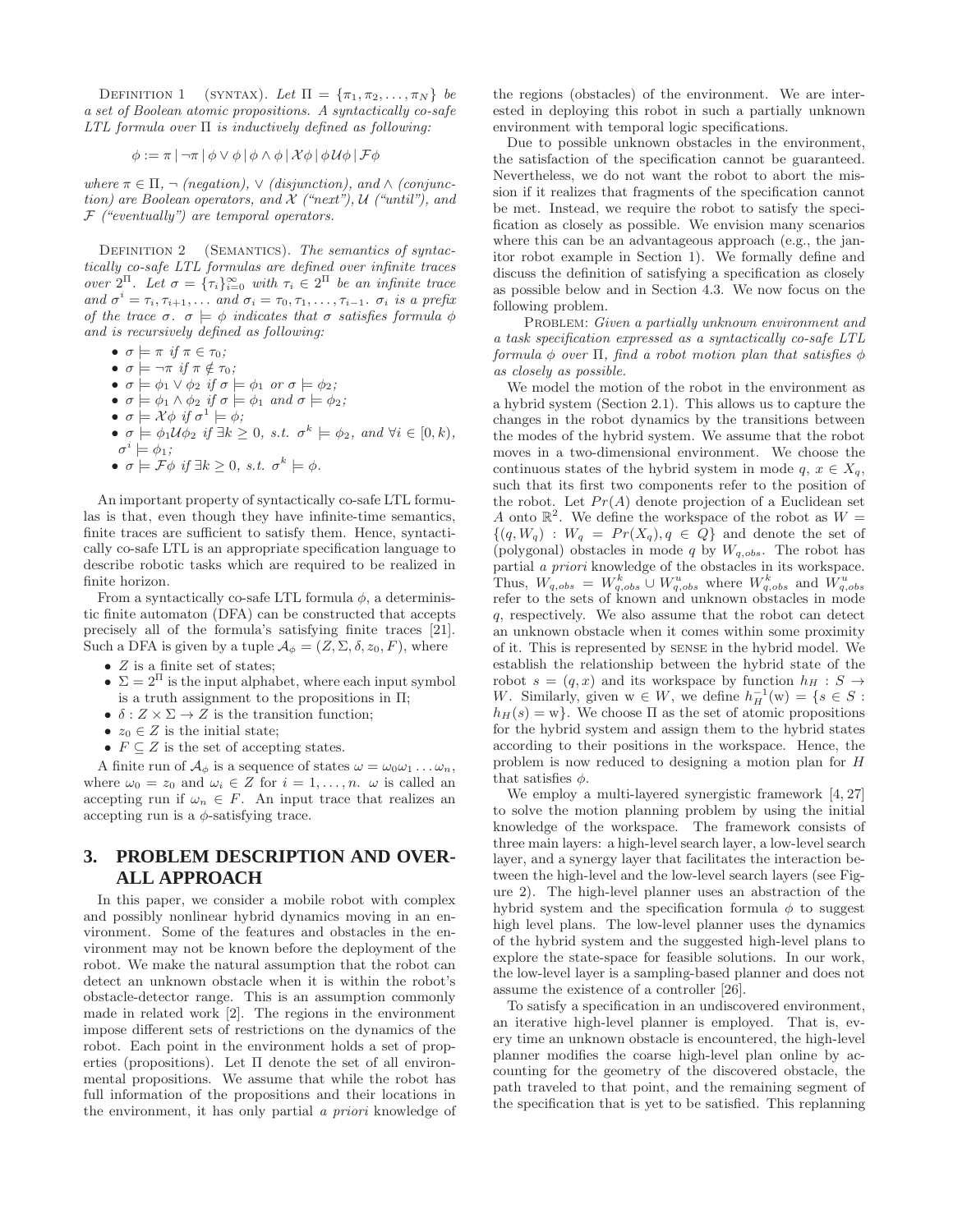is achieved in four steps. First, a "braking" operation is applied to prevent the robot from colliding with the newly discovered obstacle. Simultaneously, a new abstraction of the hybrid system is computed through a new decomposition of the modified environment map (workspace) [3]. Next, the traveled path is mapped on the new abstraction model. Finally, a new satisfying plan is generated as a continuation of the explored portion of the old plan. Thus, the robot does not need to reinitialize (return to its starting point) every time it encounters an unknown environmental feature. Moreover, the robot's progress in satisfying the specification is preserved. This iterative motion-planning framework is discussed in detail in Section 4.

Recall that from  $\phi$ , a DFA can be constructed that accepts all of the formula's satisfying finite traces [21, 27]. We use this DFA to design a satisfying high-level plan. We also utilize the DFA to define a metric to measure the "distanceto-satisfaction" of a specification in cases in which the specification is unsatisfiable. This measure is used to produce a high-level plan that satisfies the specification as closely as possible. We formally define this metric in Section 4.3.

In general, a contingency maneuver can be used instead of a "braking" operation as the first step of the approach. Our framework is by no means limited to a stopping maneuver, and the exploration for the "best" contingency plan is left for future work. Moreover, it is important to note that our method of generating a new high-level plan is fast. This is due to the following two reasons: (1) we are not recomputing the DFA, which does not need to change since the specification formula does not change following discovery of an obstacle, and (2) we generate the abstraction of the hybrid system by decomposing the workspace through triangulation, which has been shown to be computationally inexpensive [5]. For instance, the computation time for highlevel replanning for the janitor robot example moving in the office environment shown in Figure 1 is in the order of a fraction of a second.

# **4. PLANNING FRAMEWORK**

In this section, we describe our iterative planning framework, which consists of three main layers: a high-level planner, a low-level search layer, and a synergy layer as shown in Figure 2. The high-level planner generates a set of coarse satisfying plans by searching over a structure called a product automaton (Section 4.2). This structure is the product of discrete abstraction  $M$  of the hybrid system (Section 4.1) and automaton  $\mathcal{A}_{\phi}$  corresponding to the formula  $\phi$ . Each of these plans is a sequence of the states of the product automaton which can be mapped back to the states of M. The low-level search layer produces continuous trajectories that follow a satisfying high-level plan. This is achieved by expanding a sampling-based motion tree in the direction of a suggested high-level plan in the hybrid state-space. The synergy layer facilitates the two-way interaction between the high-level and the low-level search layers (Sections 4.2 and 4.3). Algorithm 1 contains the framework pseudocode; it relies on subroutines detailed in Algorithms 2, 3, and 4.

#### **4.1 Abstraction**

To produce a high-level plan, we first abstract the hybrid system H to a discrete model  $\mathcal{M} = (D, d_0, \rightarrow_D, \Pi, L_D)$ , where D is a set of discrete states,  $d_0 \in D$  is the initial state,  $\rightarrow_D \subseteq D \times D$  is the transition relation, and  $L_D: D \to 2^{\Pi}$ 



Figure 2: Multi-layered synergistic motion planning framework.

is a labeling function. We refer to the model  $\mathcal M$  as the abstraction of the hybrid system. To construct  $M$ , we first partition each workspace  $W_q$  (for each discrete mode q) into a set of regions (i.e.  $W_q = \bigcup_{i=1}^{N_q^q} r_i^q$ ). Specifically, we use a geometry-based conforming Delaunay triangulation of  $W_q$ that respects the propositional regions and the boundaries of the obstacles.

Recall from Section 3 that  $W_q = Pr(X_q)$ , where  $X_q$  is the domain of the continuous states of the hybrid system in mode q. Thus, the decomposition of  $W_q$  induces a partition in the hybrid state space. Let  $S_i^q$  denote the set of all hybrid states that correspond to the region  $r_i^q$  in  $W_q$  (i.e.  $S_i^q$  =  $\{(q, x) \in S \mid x \in Pr^{-1}(r_i^q), r_i^q \subseteq W_q, q \in Q\}$ ). Then,

$$
S = \bigcup_{q \in Q} \bigcup_{i=1}^{N_r^q} S_i^q.
$$

We associate a unique discrete state  $d \in D$  to each  $S_i^q$ . We model this correspondence with a family of maps  $\{ \Upsilon_q : S^q \to \mathbb{R}^n \}$  $D | S^q = q \times X_q, q \in Q$ ; then the previous sentence can be written as  $\Upsilon_q(S_i^q) = d$ . Moreover, D can be written as  $D = \bigcup_{q \in Q} \{ \Upsilon_q(S_i^q) \mid 1 \leq i \leq N_r^q \}.$ 

We construct the transition relation  $\rightarrow_D$  to include geometric adjacencies between regions of a given workspace as well as adjacencies between discrete modes enabled by guard functions of the hybrid system. Specifically, for each pair of geometrically adjacent regions  $r_j^q$  and  $r_k^q$  in  $W_q$ , we add the transition  $(\Upsilon_q(S_j^q), \Upsilon_q(S_k^q))$  to  $\rightarrow_D$ ; furthermore for each pair of sets  $S_l^q$  and  $S_m^{q'}$  between which a discrete jump is possible, we add the transition  $(\Upsilon_q(S_l^q), \Upsilon_q(S_m^{q'}))$  to  $\rightarrow_D$ . All the hybrid states in  $S_i^q$  have the same labels since the triangulation of each workspace  $W_q$  respects the propositional regions. Hence, the labeling function  $L_D$  corresponds to the labeling function  $L$  from the definition of  $H$ ; that is,  $L_D(\Upsilon_q(S_i^q)) = L(s)$  for every  $s \in S_i^q$ . For further details, we refer the reader to our previous work [3].

It should be noted that the initial construction of  $M$  is based on the initial knowledge of the environment map. As the robot discovers unknown obstacles, the map is updated and a new abstraction is generated. Given that this method is based on a triangulation of a two-dimensional space, obtaining a new abstraction is fast. Furthermore, we initially assume transitions between all adjacent partitions of the workspace are realizable even though the dynamics of the robot may prevent some transitions. This does not create a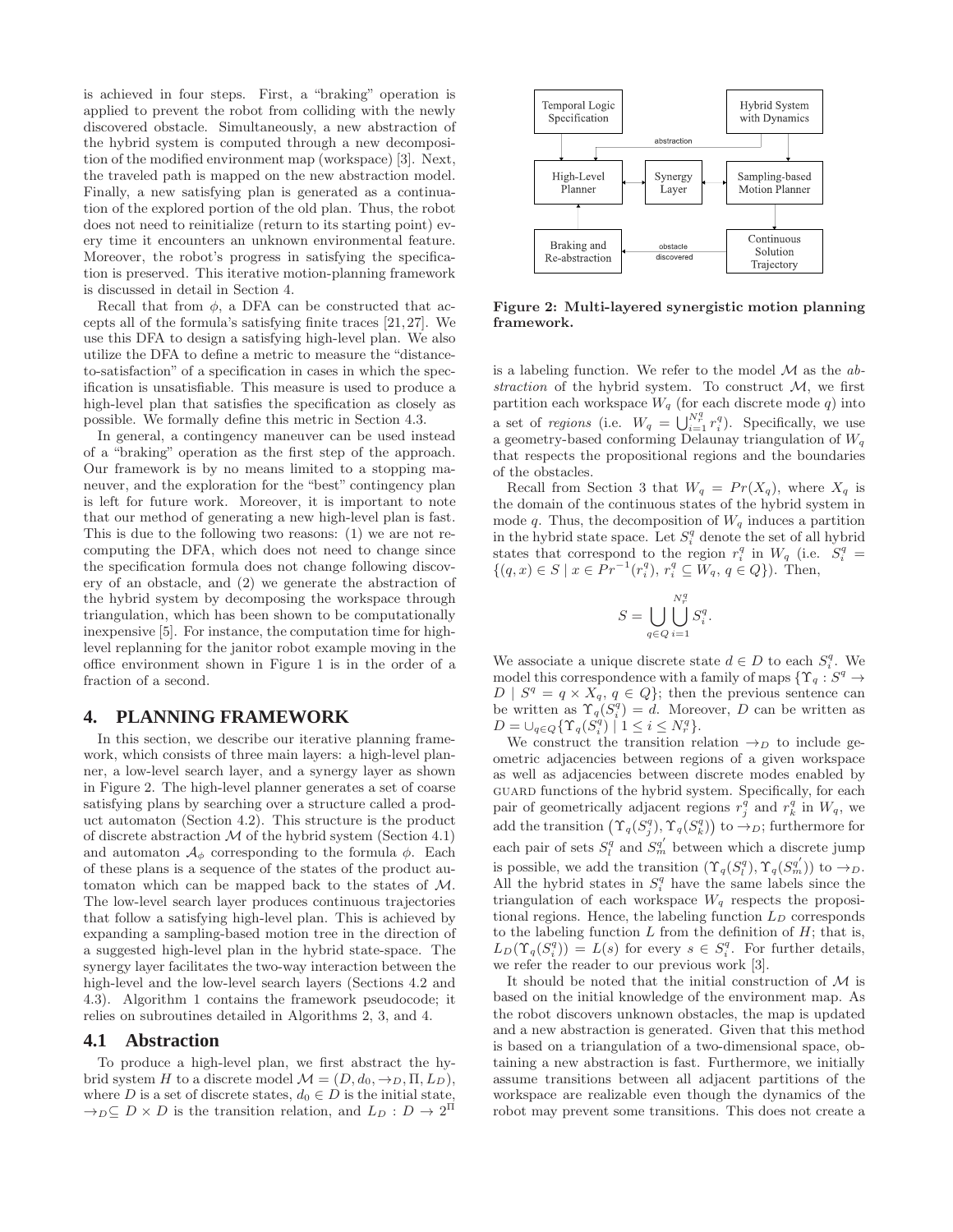problem in our planning framework because the synergistic framework will bias its discrete search against unrealizable transitions. In fact, one of the advantages of our planning framework is that it does not require a bisimilar abstraction and, hence, allows for inexpensive and fast construction of an approximate abstraction model.

## **4.2 Initializing the Product Automaton**

The structure we use to guide the tree of system trajectories is a product automaton, which is computed as  $P =$  $\mathcal{M} \times \mathcal{A}_{\phi}$ . In line 2 of Algorithm 1, we compute the minimal DFA  $\mathcal{A}_{\phi}$  corresponding to the formula  $\phi$  [21, 24]. Though this translation can require time doubly exponential with respect to the number of propositions in  $\phi$ , we only compute  $\mathcal{A}_{\phi}$  once, so the translation can be seen as an offline step. We refer to elements of  $P$  as high-level states.  $P$  is a directed graph in which there exists an edge from high-level state  $(d_1, z_1)$  to  $(d_2, z_2)$  iff  $d_1$  and  $d_2$  are adjacent in M and  $\mathcal{A}_{\phi}. \delta(z_1, \mathcal{M}.L_D(d_2)) = z_2$ , where  $\mathcal{A}_{\phi}. \delta$  is the deterministic transition function for  $A_{\phi}$ . The latter condition means that there exists a transition in  $\mathcal{A}_{\phi}$  from  $z_1$  to  $z_2$  whose label is satisfied by the set of propositions  $M.L_D(d_2)$  that hold true at  $d_2$ . We call a high-level state  $(d, z) \in \mathcal{P}$  an accepting (or *goal*) state iff z is an accepting state in  $A_{\phi}$ .

For each high-level state  $(d, z) \in \mathcal{P}$ , we assign a weight defined by

$$
w(d, z) = \frac{(\text{cov}(d, z) + 1) \cdot \text{vol}(d)}{\text{DISTFromAcc}(z) \cdot (\text{NUMBER}(d, z) + 1)^2}
$$
(1)

where  $cov(d, z)$  is the number of tree vertices (generated by the low-level planner) associated with  $(d, z)$  (an estimate of coverage),  $vol(d)$  is the area of the workspace corresponding to the abstraction state d,  $\text{DISTFromAcc}(z)$  is the minimum distance from automaton state  $z$  to an accepting state in the automaton, and  $\textsc{numset}(d, z)$  is the number of times  $(d, z)$  has been selected for tree expansion in line 2 of Algorithm 4. Then, to each directed edge  $e = ((d_1, z_1), (d_2, z_2))$ in  $P$ , we assign the weight

$$
w(e) = \frac{1}{w(d_1, z_1) \cdot w(d_2, z_2)}.\t(2)
$$

The values in (1) and (2) are continually updated as the planning framework progresses. For example, whenever the low-level planner creates a tree vertex associated with a high-level state  $(d, z)$ , the value of  $cov(d, z)$  is incremented by one. The estimates in (1) and (2) have been shown to work well in previous work [4]. In general, a weighing scheme that incorporates more than just number-of-edge distance is useful to promote expansion in unexplored areas (i.e., where cov and numsel are both small) and to discourage expansion in areas where attempts at exploration have repeatedly failed (i.e., where  $NUMSEL \gg \text{COV}$ ).

## **4.3 Planning**

Once the product automaton has been computed, line 4 of Algorithm 1 computes a trajectory for the system that satisfies the formula  $\phi$  as closely as possible. The details of this approach are given in Algorithm 2. Many details are similar to the framework discussed in past works [3–5]. We differ from them by allowing for online replanning in light of newly discovered obstacles in Algorithm 1, and by partially satisfying an unsatisfiable specification when computing a lead in Algorithm 3.

The core loop of our planning algorithm is shown in lines 4, 5, and 6 of Algorithm 2. The subroutine COMPUTELEAD in Algorithm 3 creates leads that reach as close as possible to an accepting state. Each lead computed in line 4 is a suggested sequence of contiguous high-level states through which Explore attempts to guide the tree of motions.

#### *Measure of Satisfiability.*

We present a measure of satisfiability that uses the graphbased distance to an accepting state in the DFA. Each highlevel state  $(d, z)$  is annotated with the graph-based distance value  $DISTFromACC(z)$  corresponding to the automaton state z. Our framework computes trajectories that end in a high-level state  $(d_g, z_g)$  such that DISTFROMACC( $z_g$ ) is minimized. The function DISTFROMACC is an intuitive measure on the automaton that translates to a reasonable high-level plan for many formulas that we have encountered, such as the example specification in Section 1. For such a specification, a trajectory that minimizes DISTFROMACC takes the robot to all reachable regions of interest, while a non-optimal trajectory with respect to DISTFROMACC would miss some reachable regions. The topic of "approximating" temporal properties is a subject of ongoing research. Generally, it requires making the satisfaction relation quantitative rather than qualitative. For example, the satisfaction value can be an arbitrary lattice element rather than a Boolean value; cf. [20]. In addition, the authors in [31] describe a synthesis algorithm to minimize quantitative satisfaction error given a set of contradictory specifications.

Algorithm 1 Framework for planning for hybrid systems with LTL specifications in a partially unknown environment  $I_n$  robot model described by a hybrid system

| <b>Input:</b> A robot model described by a hyprid system $H =$                                 |
|------------------------------------------------------------------------------------------------|
| $(S, s_0, \text{INV}, \text{SENSE}, E, \text{GUARD}, \text{JUMP}, U, \text{FLOW}, \Pi, L),$    |
| a bounded workspace $W \subset \mathbb{R}^2$ ,                                                 |
| a set of initially known obstacles $O\subset W$ ,                                              |
| a co-safe LTL formula $\phi$ defined over H.II,                                                |
| and a time bound $t_{\text{max}}$ .                                                            |
|                                                                                                |
| <b>Output:</b> Returns true if successful in moving the robot through                          |
| the workspace to satisfy $\phi$ ; returns false otherwise.                                     |
| 1: $M \leftarrow$ COMPUTEABSTRACTION(W, O, H.II, H.L)                                          |
| 2: $A_{\phi} \leftarrow$ COMPUTEMINDFA $(\phi, W, H.L)$                                        |
| 3: $P \leftarrow \text{COMPUTEPRODUCT}(\mathcal{M}, \mathcal{A}_{\phi}, H.\Pi, H.L)$           |
| 4: $\{x_i\}_{i>0} \leftarrow \text{PLAN}(H, W, O, H, \Pi, H, L, \mathcal{P}, t_{\text{max}})$  |
| $5: i \leftarrow 1$                                                                            |
|                                                                                                |
| 6: while $j <  \{x_i\} $ do                                                                    |
| 7:<br>Move system from state $x_{j-1}.s$ to state $x_j.s$                                      |
| 8:<br>if $H.\text{sENSE}(x_j.s) = \top$ then                                                   |
| 9:<br>Apply braking operation to reach stopped robot state s'                                  |
| 10:<br>$H.s_0 \leftarrow s'$                                                                   |
| 11:<br>Add discovered obstacle to O                                                            |
| 12:<br>$\mathcal{M} \leftarrow$ COMPUTEABSTRACTION(W, O, H.II, H.L)                            |
| 13:<br>$\mathcal{P} \leftarrow$ COMPUTEPRODUCT $(\mathcal{M}, \mathcal{A}_{\phi}, H.\Pi, H.L)$ |
| 14:<br>${x_i}_{i>0} \leftarrow \text{PLAN}(H, W, O, H, \Pi, H, L, P, t_{\text{max}})$          |
| 15:<br><b>if</b> PLAN was unsuccessful <b>then</b>                                             |
|                                                                                                |

- 16: return false<br>17:  $i \leftarrow 1$
- 17:  $j \leftarrow 1$ <br>18:  $i \leftarrow i +$
- $j \leftarrow j + 1$
- 19: return true

ComputeLead computes a lead that ends in a high-level state  $(d, z)$  such that the number of transitions from z to an accepting state in the automaton, given by  $\text{DISTFromAcc}(z)$ , is minimized. If the specification  $\phi$  is satisfiable in the current environment, then DISTFROMACC( $z$ ) = 0, i.e.,  $(d, z)$  is an accepting state. On the other hand, if the specification  $\phi$ is unsatisfiable, then z is as close as possible to an accepting state in the automaton. In many cases, there are multiple candidate high-level states that tie under the DISTFROMACC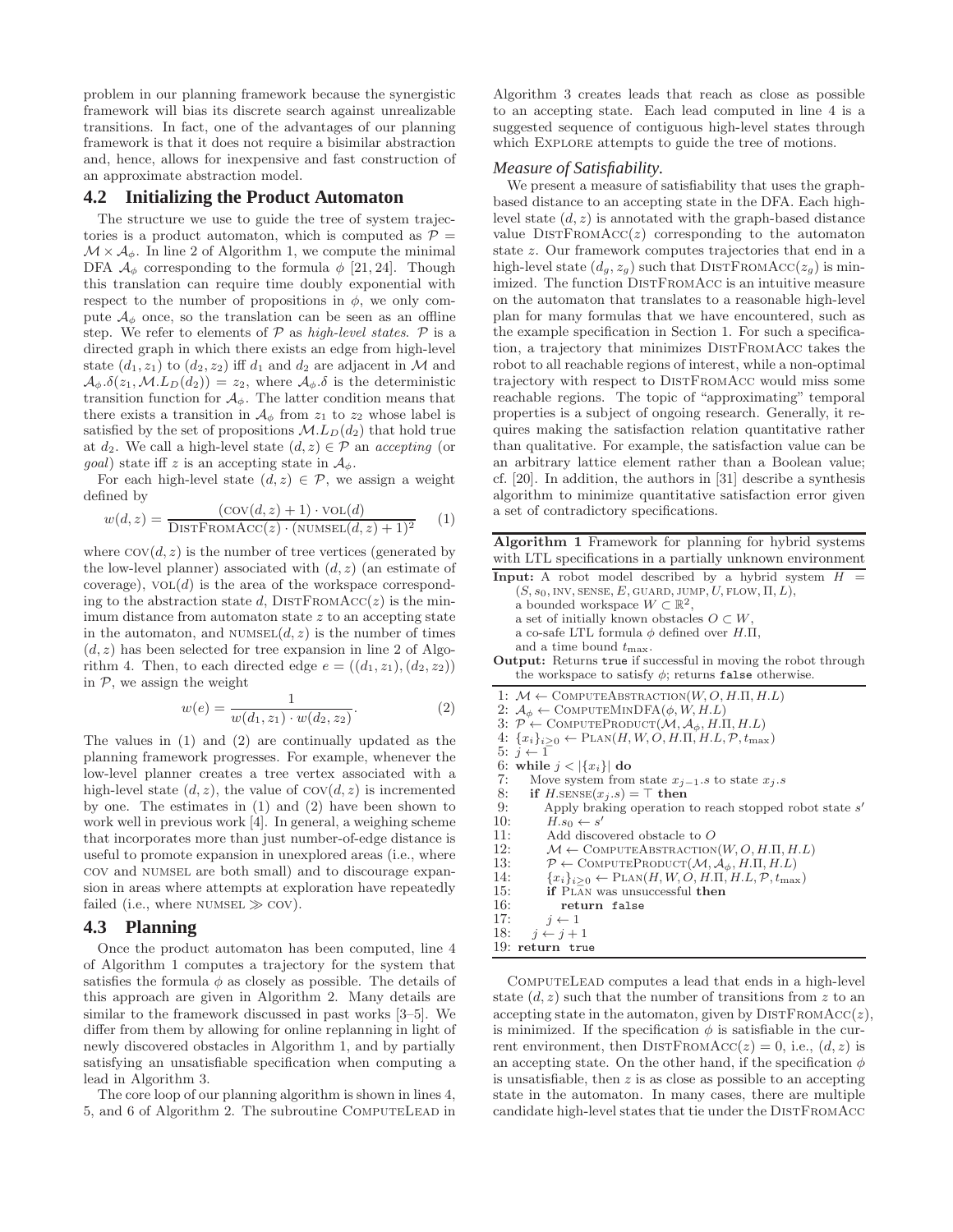metric. To break ties, we choose the high-level state with minimal edge-weight distance from the starting high-level state, using the edge-weight function defined in (2).

The subroutine COMPUTEAVAILABLECELLS in line 5 of Algorithm 2 computes the set of high-level states that exist in the current lead and are nonempty. A high-level state  $(d, z)$ is nonempty if there exists at least one tree vertex associated with it, i.e., if  $cov(d, z) > 0$ . In the first few iterations of PLAN, the only nonempty high-level state will be  $(d_0, z_0)$ , where  $d_0$  is the abstraction region containing the initial system state  $H.s_0$ , and  $z_0$  is the initial state of the DFA. As the algorithm progresses, the tree planner reaches more highlevel states, and the set C of available cells grows larger. To promote progress, we favor high-level states that are closest to the end of the lead. Specifically, moving backwards along the lead, for each nonempty high-level state  $(d, z)$  we encounter, we add  $(d, z)$  to the set C of available cells and then quit early with probability 0.5.

The subroutine EXPLORE, given in Algorithm 4, corresponds to the low-level search layer of our framework. This function promotes tree expansion in high-level states from the set C. In line 2 of EXPLORE, a high-level state  $(d, z)$  is sampled from C with probability  $w(d, z) / \sum_{(d', z') \in C} w(d', z').$ Then, in line 3, we perform one iteration of the low-level tree planner to promote expansion from the set of tree vertices associated with the high-level state  $(d, z)$  and obtain a new tree vertex v. Any tree-based motion planner can be used in this step; in our approach, we are using an EST-like approach [13]. If  $z$  is an accepting state of the automaton, then  $v$  is returned as the endpoint of a solution trajectory. This trajectory is reconstructed by Plan in line 8 by following parent vertices back to the root of the tree. Otherwise, if the new vertex  $v$  corresponds to a newly reached high-level state that is in the current lead, then the high-level state is added to the set of available cells in line 8 of Explore to be considered in the future.

## **4.4 Discovering an Obstacle and Replanning**

Once a system trajectory that satisfies  $\phi$  is computed, we begin moving the robot along the trajectory. At each state in the trajectory, we query the robot's range sensor in line 8 of Algorithm 1. We assume that the robot's range sensor checks for obstacles within radius  $\rho$  of the center of the robot and reports a polygonal model of any previously unknown obstacle that it finds. If no new obstacles are discovered along the trajectory, then the robot reaches the final state of the planned trajectory and stops, having completed its mission. If an obstacle is discovered by the range sensor from some state s along the trajectory, then we apply a braking operation to the robot to reach some stopped state s ′ . The braking operation should respect the dynamics of the system. In the general case, the robot should perform a contingency maneuver to avoid the newly discovered obstacle [1, 11]. The radius  $\rho$  of the range sensor is assumed to be large enough for the braking or contingency maneauver to safely be performed. Once the braking maneuver is complete, we recompute the discrete abstraction  $\mathcal M$  to ignore the new obstacle, recompute the product automaton  $P$ , and replan a trajectory from s ′ , following the same planning approach described in Section 4.3. Once a new trajectory is found by the planner, we resume moving the robot from s ′ along the new trajectory. It is important to note that because we recompute the entire discrete abstraction from

scratch, all of the previous edge weights in  $P$  are lost and recomputed in the next planning iteration.

| Algorithm 2 PLAN: Temporal planning algorithm for hy- |  |  |  |
|-------------------------------------------------------|--|--|--|
| brid systems                                          |  |  |  |

| <b>Input:</b> A robot model described by a hybrid system H                                  |
|---------------------------------------------------------------------------------------------|
| $(S, s_0, \text{INV}, \text{SENSE}, E, \text{GUARD}, \text{JUMP}, U, \text{FLOW}, \Pi, L),$ |
| a bounded workspace $W \subset \mathbb{R}^2$ ,                                              |
| a set of known obstacles $O \subset W$ .                                                    |
| a product automaton $P$ ,                                                                   |
| and a time bound $t_{\text{max}}$ .                                                         |
| <b>Output:</b> Returns a sequence of triplets, each containing hybrid                       |
| system state, control, and corresponding high-level state, rep-                             |
| resenting a system trajectory that satisfies the specification.                             |
| Reports an error and aborts if no such trajectory could be                                  |

- found within time  $t_{\text{max}}$ . 1:  $\mathcal{T} \leftarrow \text{INITIALIZETree}(s_0)$
- 2: solved  $\leftarrow$  false
- 3: while TIME ELAPSED  $< t_{\text{max}}$  do
- 4:  $K = ((d_1, z_1), \ldots, (d_k, z_k)) \leftarrow \text{COMPUTELEAD}(\mathcal{P}, H.s_0)$ <br>5:  $C \leftarrow \text{COMPUTEAVAILABLECELLS}(K)$
- 5:  $C \leftarrow \text{COMPUTEAVAILABLECELLS}(K)$ <br>6:  $v \leftarrow \text{EXPLORE}(H, W, O, T, C, K, P)$
- 6:  $v \leftarrow \text{EXPLORE}(H, W, O, T, C, K, P, \Delta t)$ <br>7: if  $v \neq \text{NULL}$  then
- 7: if  $v \neq \text{NULL}$  then<br>8: Follow v.paren
- 8: Follow v.parent to construct trajectory  $\{x_i\}_i$ <br>9: return  $\{x_i\}_i$
- return  $\{x_i\}_i$
- 10: Report unsuccessful and exit

Algorithm 3 ComputeLead: Subroutine to compute highlevel guides

- **Input:** A product automaton  $P$  (product of DFA and workspace decomposition) and a starting high-level state  $(d_0, z_0)$ .
- Output: Returns a lead, which is a sequence of high-level states beginning with the given start  $(d_0, z_0)$  and ending as close as possible to an accepting state.
- 1:  $F \leftarrow \arg \min_{(d,z) \in \mathcal{P}} \{ \text{DISTFROMACC}(z) \}$
- 2: Run Dijkstra's all-pairs shortest-path algorithm on  $P$  with source  $(d_0, z_0)$ ; store parent map parent and weight map weight
- 3:  $(d_g, z_g) \leftarrow \arg \min_{(d,z) \in F} {\text{weight}[(d,z)]}$
- 4: Construct lead  $K = ((d_0, z_0), \ldots, (d_g, z_g))$  using parent map
- 5: return K

# **5. EXPERIMENTS**

To test our approach, we have created an experiment for a second-order car with hybrid dynamics to explore an officelike environment. The full map of the office is shown in Figure 3(a). Geometrically, the robot is modeled as a rectangle with length  $l = 0.2$  and width  $w = 0.1$ . The robot state has a continuous component  $(x, y, \theta, v, \psi)$ , which includes the planar position  $(x, y) \in [0, 10]^2$ , heading  $\theta \in$  $[-\pi, \pi]$ , forward velocity  $v \in [-1/6, 1]$ , and steering angle  $\psi \in [-\pi/6, \pi/6]$ . The robot state also includes a discrete component  $g \in \{1, 2, 3\}$ , corresponding to the gear of the car. The car is controlled with the input pair  $u = (u_0, u_1)$ , where  $u_0$  is the forward acceleration and  $u_1 \in [-\pi/18, \pi/18]$ is the steering angle velocity. Given the current gear  $g$ , we bound the acceleration input so that  $u_0 \in [-1/6, g/6]$ . The dynamics of the car are given by  $\dot{x} = v \cos(\theta), \dot{y} = v \sin(\theta),$  $\theta = v \tan(\psi)/l$ ,  $\dot{v} = u_0$ , and  $\psi = u_1$ . We model each gear as a separate discrete mode of the hybrid system. We define guards and jumps on the dynamics of the robot so that the robot switches gears as follows. If, when in gear  $g < 3$ , the car achieves velocity  $v > g/6$ , then the car switches to gear  $g + 1$ . If, when in gear  $g > 1$ , the car achieves velocity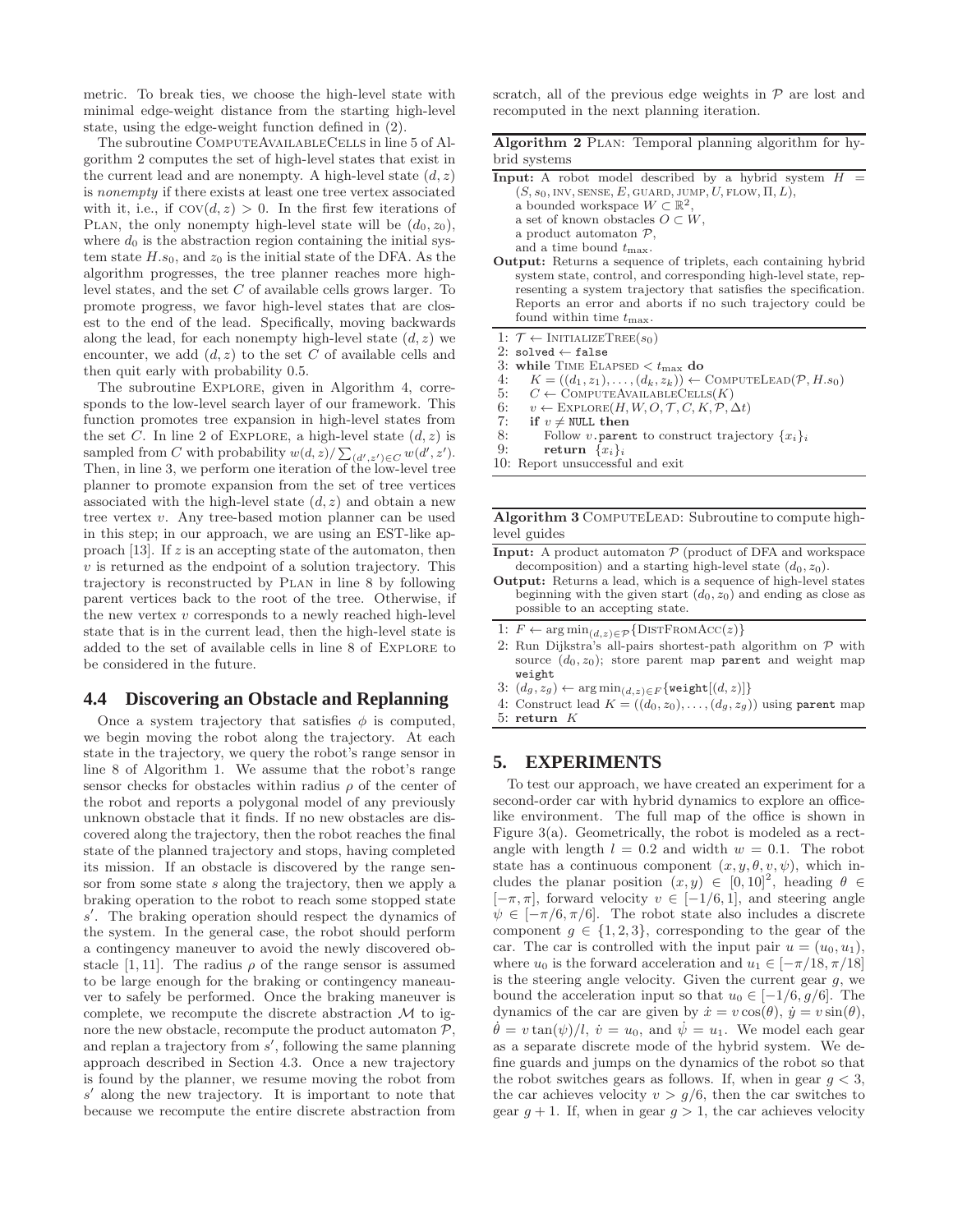#### Algorithm 4 EXPLORE: Tree-exploration subroutine

**Input:** A robot model described by a hybrid system  $H$  $(S, s_0, \text{INV}, \text{SENSE}, E, \text{GUARD}, \text{JUMP}, U, \text{FLOW}, \Pi, L),$ a bounded workspace  $W \subset \mathbb{R}^2$ , a set of known obstacles  $O \subset W$ , a tree of motions  $\mathcal{T}$ , a set of available high-level states C, a lead  $K$ , a product automaton P, and an exploration time  $\Delta t$ . Output: Returns a tree vertex that reaches the goal high-level state if one was found; returns NULL otherwise. 1: while TIME ELAPSED <  $\Delta t$ do 2:  $(d, z) \leftarrow C.\text{sample}()$ <br>3:  $v \leftarrow \text{SELECTANDEXT}$ 3:  $v \leftarrow \text{SELECTANDEXTEND}(\mathcal{T}, H, (d, z), W, O, \mathcal{P}, \text{PROP})$ <br>4. if  $v, z \neq \emptyset$  then 4: if  $v.z \neq \emptyset$  then<br>5: if  $v.z$  is Accep 5: if  $v.z$ . is Accepting() then<br>6: return  $v$ 6: return v<br>7: if  $(v,d, v, z)$ 7: if  $(v.d, v.z) \notin C \land (v.d, v.z) \in L$  then<br>8:  $C \leftarrow C \cup \{(v.d, v.z)\}$  $C \leftarrow C \cup \{(v.d, v.z)\}$ 9: return NULL

 $v < (g-1)/6$ , then the car switches to gear  $g-1$ . Immediately following a gear switch, the acceleration input bounds are updated accordingly. Furthermore, we define guards in the office so that in small rooms (rooms containing the red and orange propositions), the car is restricted to first gear. In larger rooms (rooms containing the yellow, purple, and green propositions), the car is restricted to first and second gears. Specifically, the guards in the rooms prevent the robot from switching outside of the allowable gears by restricting the robot's velocity, so that the guard conditions to switch gears are never satisfied. The car is given a sensing radius of 1. If, when executing a solution trajectory, it discovers a new obstacle within its sensing radius, the car switches to an "emergency" mode in which it applies an emergency deceleration sufficient to reduce its velocity to  $\epsilon > 0$  before colliding with the obstacle. It then rebuilds the abstraction, recomputes the product automaton, switches out of the emergency mode into the mode corresponding to gear  $g = 1$ , and computes a new trajectory to follow.

In this experiment, the robot is asked to visit  $N$  randomly chosen regions of interest in any order, where  $N \in \{1, \ldots, 5\}.$ Formally, the robot is given the co-safe LTL specification

$$
\phi_N = \bigwedge_{i=0}^{N-1} \mathcal{F} p_i,\tag{3}
$$

where each  $p_i$  corresponds to a propositional region in the office environment.

The robot's initial map includes the walls of the office. However, the robot does not know the current status of the doors into each room, nor does it know whether there are any obstacles in the central lobby. Specifically, the robot is unaware that the doors to two of the rooms are closed (we model this as rectangular obstacles filling the doorways), and there is a large rectangular obstacle in the center of the lobby. Figure 3(a) contains the actual map of the office, and Figure 3(b) contains the robot's initial map. We include the triangulations in the maps in Figure 3 to demonstrate granularity. A triangulation always respects the currently known obstacles and the geometry of the propositional regions.

We have implemented our framework and experiments in  $C++$  using the Open Motion Planning Library (OMPL) [8]. For the co-safe LTL formulas considered in our experiments,



Figure 3: (a) an office-like environment with propositional regions of interest; (b) the robot's initial map, in which 3 obstacles are unknown.

Table 1: Experimental data for office experiment with a full initial map and a partial initial map

| Initial Map | N              | Solution Time | Time Computing<br>Product $P = M \times A_{\phi}$ |
|-------------|----------------|---------------|---------------------------------------------------|
| Full        |                | 1.36          | 0.003                                             |
|             | $\overline{2}$ | 4.05          | 0.003                                             |
|             | 3              | 11.19         | 0.004                                             |
|             | 4              | 21.49         | 0.006                                             |
|             | 5              | 34.85         | 0.008                                             |
| Partial     |                | 3.78          | 0.009                                             |
|             | $\overline{2}$ | 19.32         | 0.037                                             |
|             | 3              | 54.83         | 0.088                                             |
|             | 4              | 257.82        | 0.206                                             |
|             | 5              | 549.86        | 0.415                                             |

we have converted them to minimal DFA's by using scheck [24]. To triangulate environments, we use Triangle [30]. All experiments were run on the Shared University Computing Grid at Rice. Each experiment used a 2.83 GHz Intel Xeon processor with 16 GB RAM. For each set of input parameters, we average our timing measurements over 50 independent runs.

Table 1 contains experimental data for satisfying the coverage formula  $\phi_N$  in the office environment, comparing the full initial map (Figure 3(a)) to a partial initial map (Figure 3(b)). With a fully accurate initial map, the robot does not encounter any unanticipated obstacles, and so our method behaves equivalently to the past method presented in [3–5]. We are including data for the full initial map for comparison. For the partial map, planning times increase significantly with the number of regions of interest in the coverage formula. Visiting more regions causes the robot



Figure 4: A sample trajectory that satisfies the specification "Visit the green, orange, and yellow regions in any order" as closely as possible.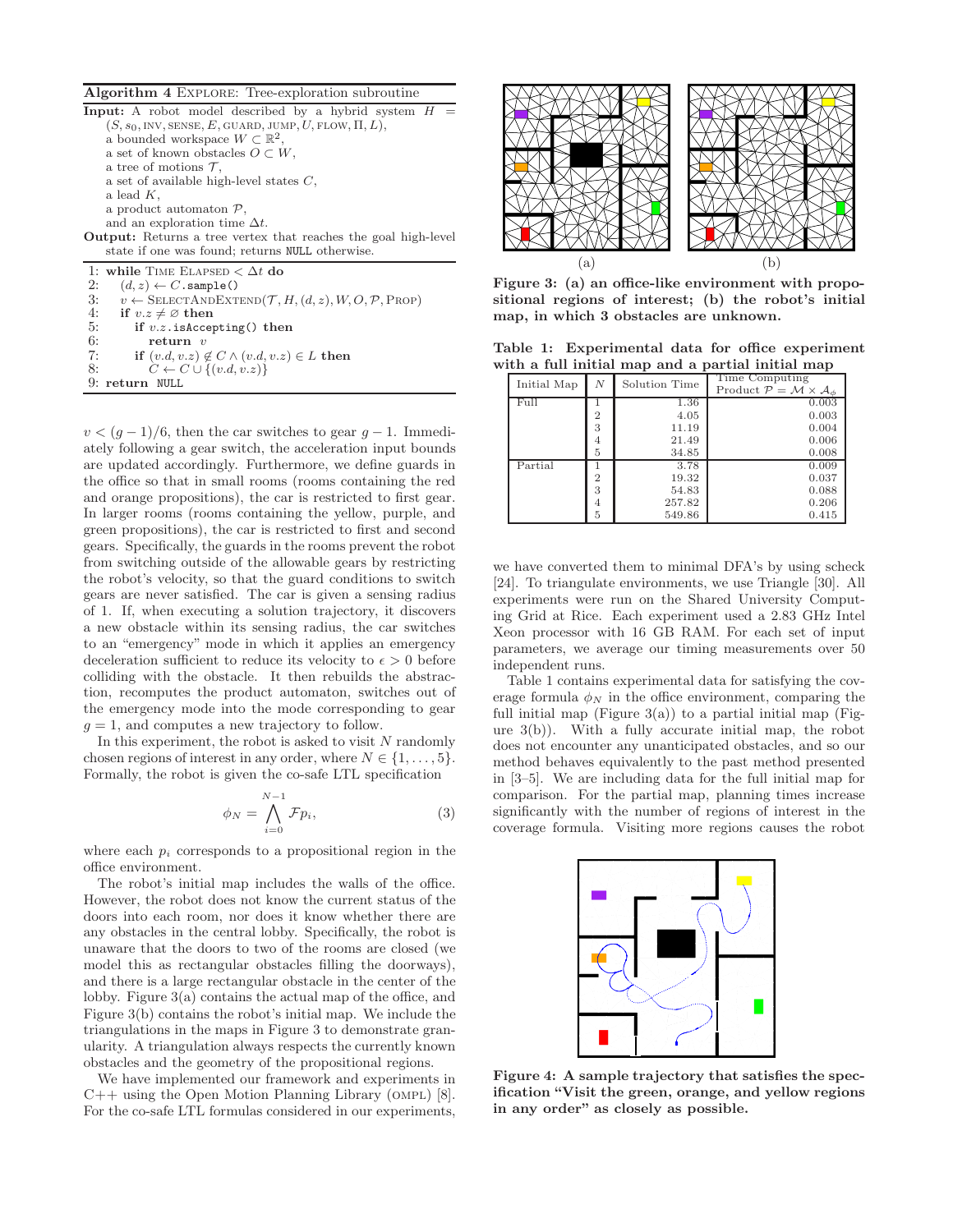

Figure 5: Office-like environments in which (a) all obstacles are known; (b) 3 obstacles are unknown; (c) 6 obstacles are unknown; (d) all 16 obstacles are unknown.

Table 2: Experimental data for office experiment with formula  $\phi_5$  when varying the initial map

| Number of Initially<br>Unknown Obstacles | Solution Time | Time Computing<br>Product $\mathcal{P} = \mathcal{M} \times \mathcal{A}_{\phi}$ |
|------------------------------------------|---------------|---------------------------------------------------------------------------------|
|                                          | 34.85         | 0.008                                                                           |
|                                          | 594.86        | 0.415                                                                           |
|                                          | 1430.71       | 0.952                                                                           |
| 16                                       | 3001.96       | 1.966                                                                           |

to discover more unknown obstacles, each of which requires the robot to brake. Every time the robot comes to a stop near a newly discovered obstacle, planning a solution trajectory from that stopped point is often time-consuming for the low-level motion-planning layer. This is due to the close proximity of the robot and the obstacle. With longer-range sensors, this problem can be alleviated. For all experiments, times spent recomputing the product automaton  $P$  remain very small (see Tables 1 and 2). It should be noted that the times spent recomputing  $P$  in Tables 1 and 2 also include the time to regenerate the abstraction  $M$ . Figure 4 contains an example trajectory for the robot, given a specification to visit three regions of interest (green, orange, and yellow), one of which is unreachable (green) due to a closed door. First, the robot drives toward the room containing the green region. When it encounters the door, it brakes and recomputes the abstraction and the product automaton. The planning framework uses our measure of satisfiability to generate another trajectory that satisfies the specification as closely as possible, which is to visit the two remaining regions. A similar replanning step occurs when the robot encounters the large obstacle in the lobby. When the robot is in the room with the orange region, it stays only in first gear as required.

To test the importance of the initial map, we have also run experiments with initial maps of varying accuracy, ranging from a completely known environment to a completely unknown environment in which no obstacles or walls are initially known by the robot (except for the bounding box of the environment). The four types of initial maps are shown in Figure 5. As before, all propositional regions are initially known. Table 2 contains data for this set of experiments. We focus on solving  $\phi_5$ , the most difficult of the formulas to consider. As seen in Table 2, the time spent building and recomputing  $P$  and  $M$  is negligible compared to the time spent planning solution trajectories.

### **6. CONCLUSION**

In this paper, we have presented an iterative motion planning framework for a hybrid system with complex and possibly nonlinear dynamics given a temporal logic specification and a partially unknown environment. We have also presented a metric of satisfiability which we can optimize in cases where obstacles in the environment prevent full satisfaction of the given temporal logic specification; in such cases, the robotic system satisfies the specification as closely as possible.

For future work, we plan to change the replanning step to retriangulate only the part of the workspace that has changed upon discovery of a new obstacle, instead of retriangulating the entire workspace. This would allow the framework to keep many of the edge weights in the product automaton, so that not all information from the synergy layer is lost. In addition, we plan to add support for obstacles to disappear from the robot's initial map (the current framework only supports obstacles appearing). We could also assume a probabilistic distribution on where and when obstacles will appear, and then generate trajectories that maximize probability of successful satisfaction of the specification. Finally, we would like to consider a "greedy" temporal motion planning approach that begins executing a partial trajectory along a lead in the product automaton. This is to prevent the framework from wasting time generating an entire solution trajectory for a large specification, only to discover an obstacle early in that trajectory, stop, and recompute another solution trajectory. As seen in our experiments, when the robot's initial map is sufficiently inaccurate, this wasted planning time can add up.

# **7. ACKNOWLEDGMENTS**

The authors would like to acknowledge Devin Grady, Ryan Luna, and Mark Moll of Rice University for their helpful feedback and suggestions. Work on this project by Maly, Kavraki, Kress-Gazit, and Vardi has been supported in part by NSF Expeditions 1139011. Maly, Lahijanian, Kavraki, and Vardi have also been supported in part by NSF CCF 1018798. Kavraki has been supported in part by the U.S. Army Research Laboratory and the U.S. Army Research Office under grant number W911NF-09-1-0383. This work was also supported in part by the Shared University Grid at Rice funded by NSF under Grant EIA-0216467 and a partnership between Rice University, Sun Microsystems, and Sigma Solutions, Inc.

# **8. REFERENCES**

[1] K. E. Bekris, D. K. Grady, M. Moll, and L. E. Kavraki. Safe distributed motion coordination for second-order systems with different planning cycles. Intl. J. of Robotics Research, 31(2):129–149, Feb. 2012.